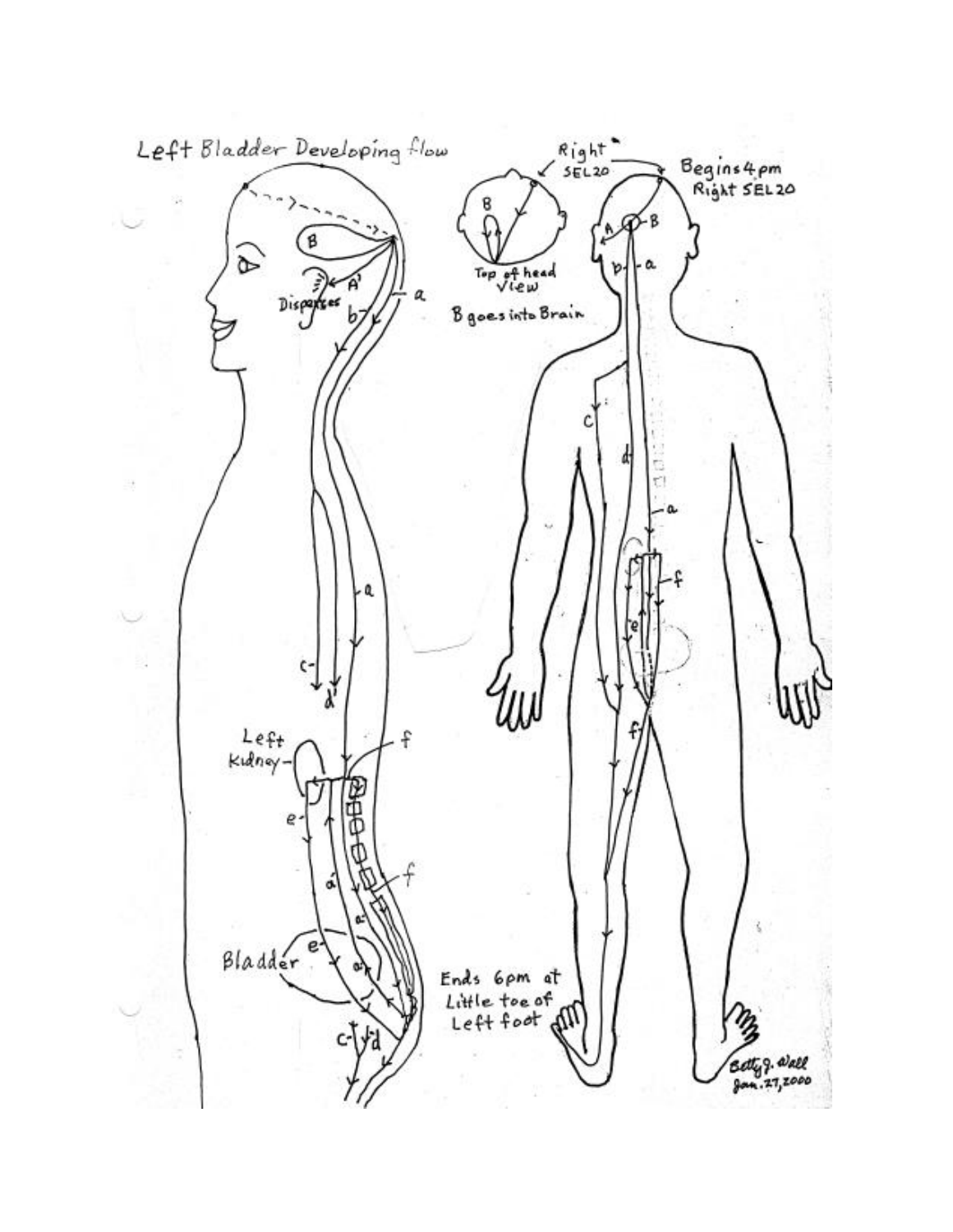## LEFT BLADDER DEVELOPING FUNCTION ENERGY

 At 4 p.m., above the right eye at the front (anterior) corner of the hair line at SEL 20 (top of forehead, just inside hair line) the **right** Small Intestine Developing Energy Flow becomes the **left** Bladder Developing Energy Flow.

It continues to flow diagonally toward the center/back top of the head, reaches the hair whorl at the back of the head on the Main Center line. At the main center line (on the top of the head, toward the back) one may feel a slight indentation at the hair whorl behind the crown charka. Here the left and right bladder flows meet, then go to the opposite side. At the hair whorl, the flow divides into "A" and "B"

(Note: if the right and left bladder flows do not meet in the center (at the hair whorl) there is disharmony and stress will manifest in the back.

Note: It was presented that the space between the close encounter of these two flows of energy at the hair whorl (Bindu chakra, Hindu philosophy) is the "gap" where the spark enters! The bladder flow was also described as portraying the four pillars of the head. The energy splits at the hair whorl, one portion going to the ear and the other deep into the brain.

"A" flows into the left ear lobe and scatters. (More surface energy).

"B" flows into the left brain area (deep energy in the head)and comes out at the edge of the back of the skull. Follows the left side of the cervicals and branches into "a" and "b".

"a" goes vertically down the left side of back, about one inch from the spinal column enters the coccyx and then into bladder. From the bladder, it turns inward at the coccyx and ascends toward the left kidney, separating into two branches "e" and "f".

"e" enters the kidney, comes out at the back of the kidney, and descends into the bladder and continues to descend.

"f" continues from the line that exited the kidney and descends along the lumbar spine, and emerges at the side of the coccyx, behind the anus, descends to back bend of knee and co-mingles with "c-d" and flows into center back of knee.

"b", at the top/back of the shoulder, separates into "c" and "d".

"d" descends about one and a half inches away from the spinal column (along the medial edge of the scapula going down the vertical muscle alongside the spine), descends to the ischium where it merges with "c".

"c" descends the outer side of the vertical muscles along the spine, about three inches from the spinal column (flows under the scapula), to the ischium where it merges with "d". From there the merged flow descends back of thigh to center back of knee where it merges with "f".